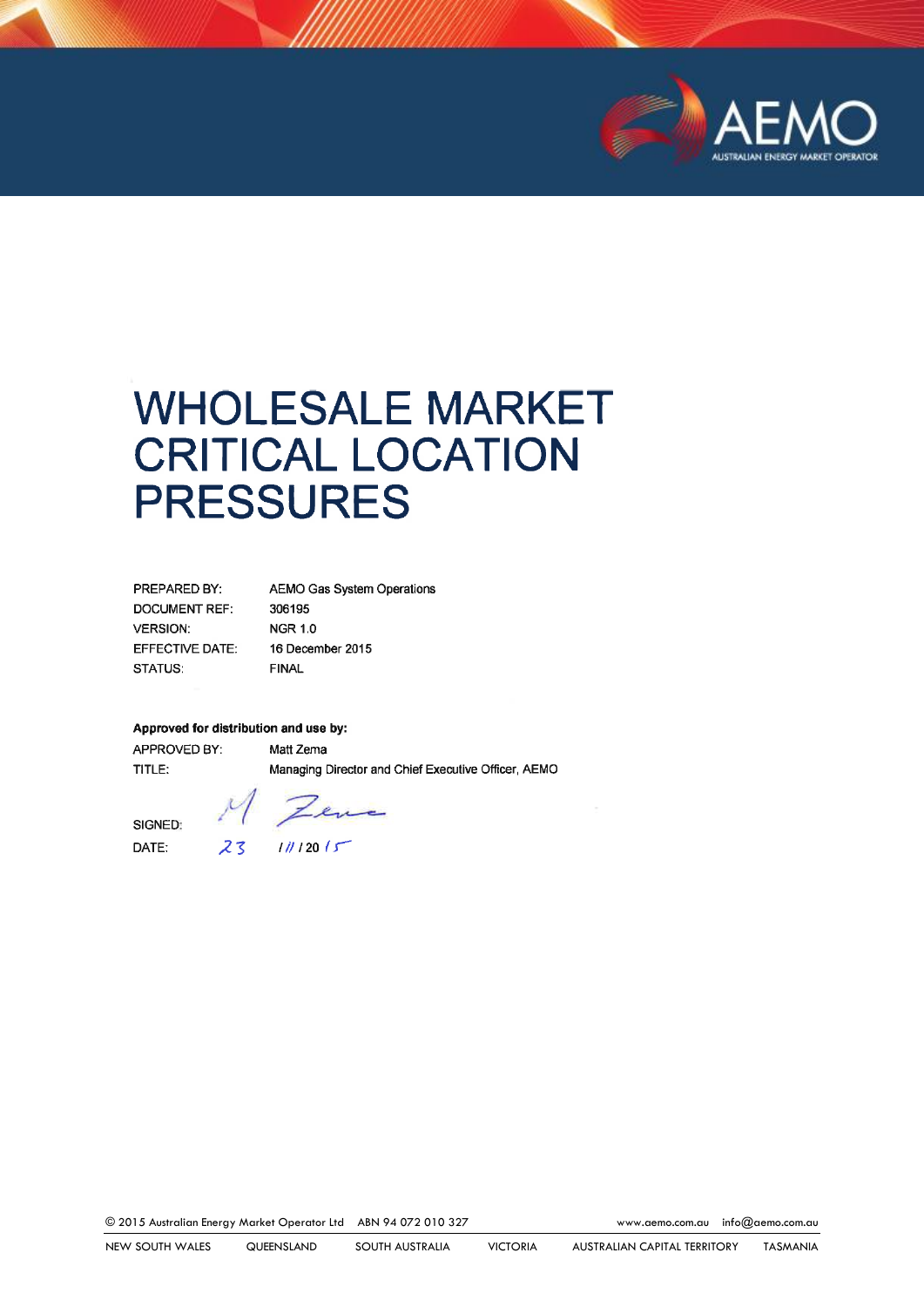

## VERSION RELEASE HISTORY

| <b>Version</b> | <b>Effective Date</b> | <b>Summary of Changes</b>                                                                                                               |
|----------------|-----------------------|-----------------------------------------------------------------------------------------------------------------------------------------|
|                | December 2015         | New Document created by extracting Chapter $6 -$ Critical Locations<br>from Wholesale Market System Security Procedures version 1 (NGR) |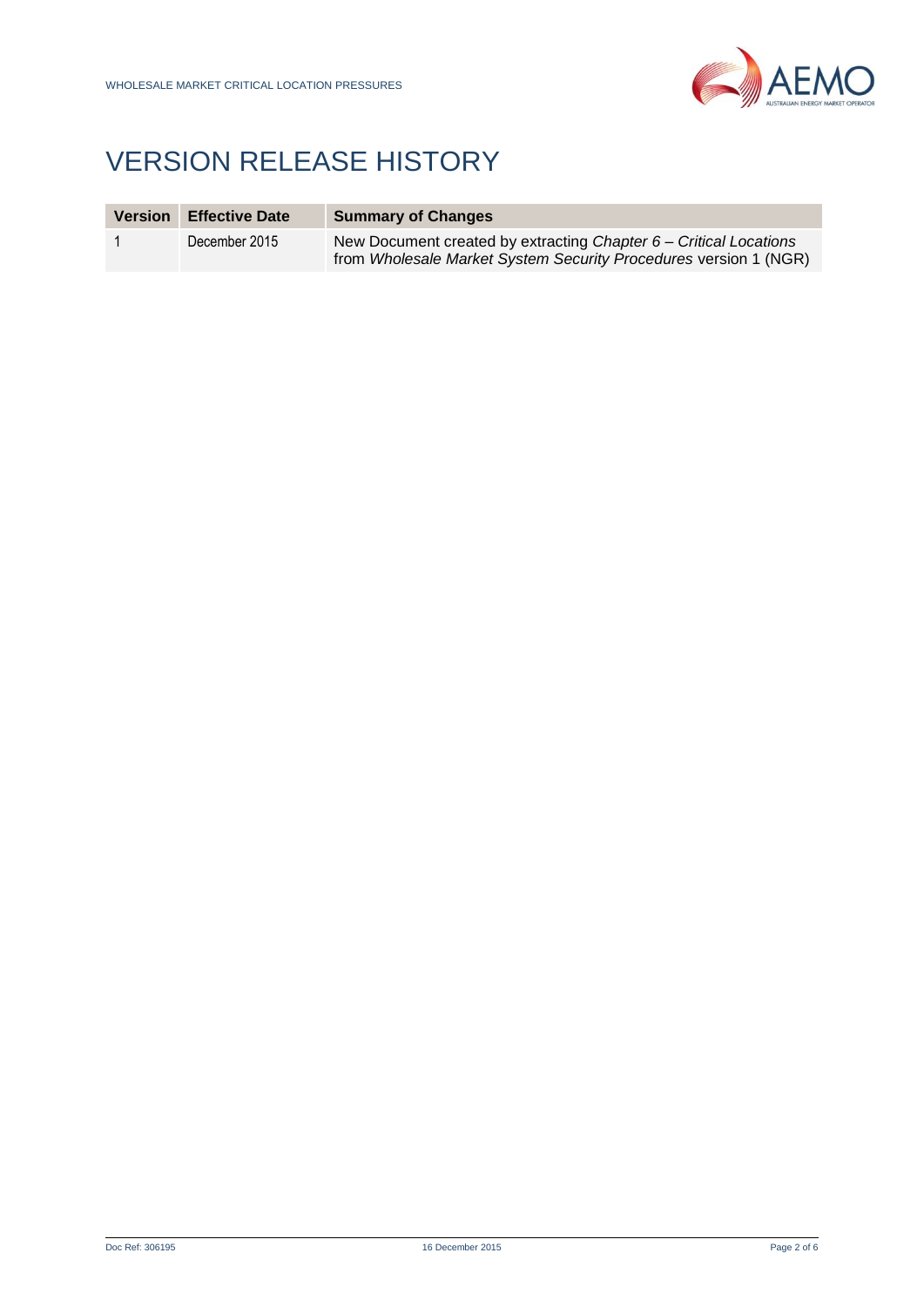

# **CONTENTS**

| <b>CHAPTER 1. INTRODUCTION</b>                |                          |                          |  |  |
|-----------------------------------------------|--------------------------|--------------------------|--|--|
| 1.1                                           | <b>Purpose and Scope</b> | $\overline{4}$           |  |  |
| 1.2                                           | <b>Definitions</b>       | $\boldsymbol{\varDelta}$ |  |  |
| 1.3                                           | <b>Related Documents</b> |                          |  |  |
| <b>CHAPTER 2. CRITICAL LOCATION PRESSURES</b> |                          |                          |  |  |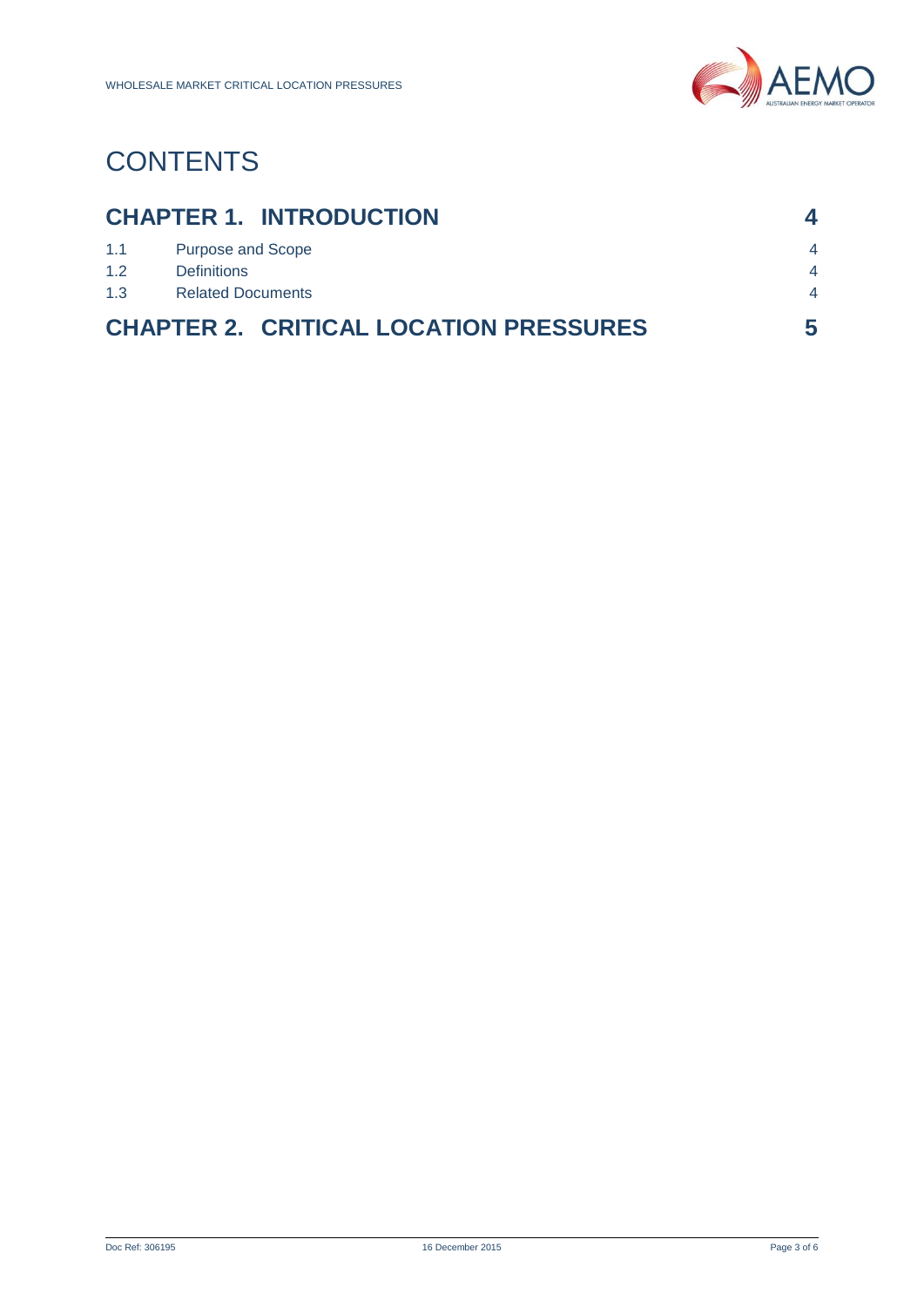

### <span id="page-3-0"></span>**CHAPTER 1. INTRODUCTION**

#### <span id="page-3-1"></span>**1.1 Purpose and Scope**

This document outlines the minimum and maximum operating pressures of critical locations within the declared transmission system (DTS). The document does not list the minimum and maximum operating pressure at every location within the DTS.

#### <span id="page-3-2"></span>**1.2 Definitions**

The words, phrases and abbreviations set out below have the meanings set out opposite them when used in these Procedures.

Terms defined in the NGL or the NGR have the same meanings in these Procedures unless otherwise specified in this section.

| Term          | Definition                                       |
|---------------|--------------------------------------------------|
| <b>BBP</b>    | Brooklyn to Ballan Pipeline                      |
| <b>BCP</b>    | <b>Brooklyn to Corio Pipeline</b>                |
| <b>BLP</b>    | Brooklyn to Lara Pipeline.                       |
| CG            | <b>City Gate</b>                                 |
| $\mathsf{cs}$ | Compressor station                               |
| <b>DCG</b>    | Dandenong City Gate                              |
| <b>DTS</b>    | <b>Declared Transmission System</b>              |
| <b>GPG</b>    | Gas-fired power generation                       |
| <b>MAOP</b>   | Maximum Allowable Operating Pressure (Pipeline). |
| <b>MinOp</b>  | Minimum Operating Pressure (Pipeline)            |

#### <span id="page-3-3"></span>**1.3 Related Documents**

| <b>Title</b>            | Location                                                               |
|-------------------------|------------------------------------------------------------------------|
| Wholesale Market System | http://www.aemo.com.au/Gas/Policies-and-Procedures/Declared-Wholesale- |
| Security Procedures     | <b>Gas-Market-Rules-and-Procedures</b>                                 |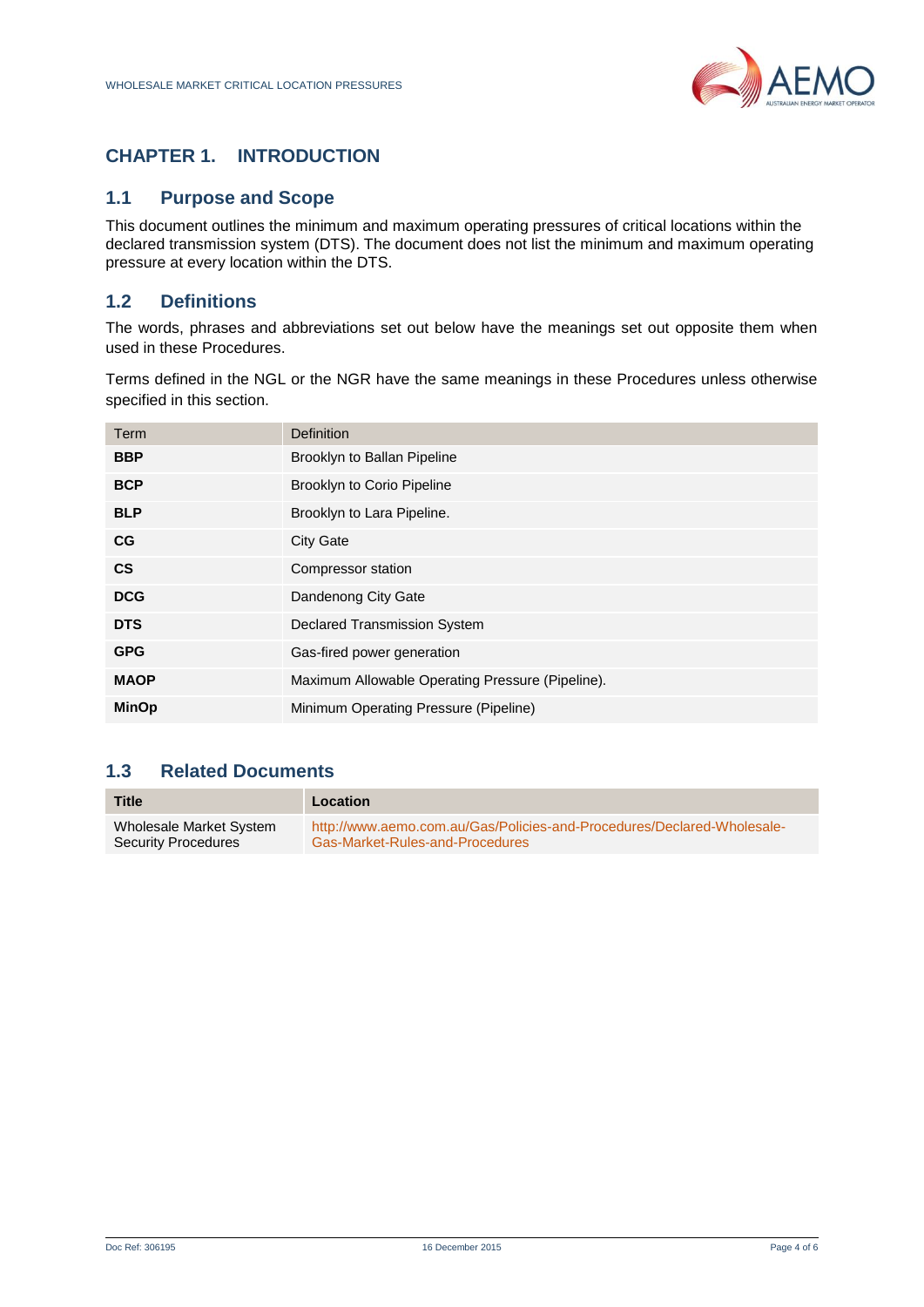### <span id="page-4-0"></span>**CRITICAL LOCATION PRESSURES**

AEMO's objective is to maintain operating pressures between the relevant maximum allowable operating pressure (MAOP) and minimum operating pressure (MinOp) across the Declared Transmission System (DTS). [Table 1](#page-4-1) shows the list of critical locations and associated pressure requirements. A location is deemed critical should its MinOp be limiting to pipeline operations or should it breach first in a low pressure situation.

Any operational response to restore or maintain system security at a specified location will consider any secondary effects on other locations within the DTS.

<span id="page-4-1"></span>

| <b>Pipeline</b>           | <b>Pipeline</b><br><b>MAOP</b> in<br>kPa | Location                             | <b>MinOP</b><br>in kPa | <b>Source of Data and Comments</b>                                                                                                                                  |
|---------------------------|------------------------------------------|--------------------------------------|------------------------|---------------------------------------------------------------------------------------------------------------------------------------------------------------------|
| Longford to Melbourne     | 6,890                                    | Longford                             | 4,500                  | <b>Connection Agreement</b>                                                                                                                                         |
|                           |                                          |                                      |                        | Operational maximum pressure of 6,750 kPa<br>applies due to operating limits at the plant.                                                                          |
|                           |                                          | Sale                                 | 4,800                  | <b>AEMO-Distributor Connection Deed</b>                                                                                                                             |
|                           |                                          | Gooding CS Inlet                     | 4,200                  | APA design parameter                                                                                                                                                |
|                           |                                          | Loy Yang B GPG                       | 4,000                  |                                                                                                                                                                     |
|                           |                                          | VicHub                               | 4,200                  | <b>Connection Agreement</b>                                                                                                                                         |
|                           |                                          | <b>BassGas</b>                       | 3,500                  | <b>Connection Agreement</b>                                                                                                                                         |
|                           |                                          | <b>DCG</b> Inlet                     | 3,200                  | APA Design Parameter                                                                                                                                                |
|                           |                                          | <b>Wollert CS Inlet</b>              | 3,000                  | APA Design Parameter                                                                                                                                                |
| Lurgi                     | 2,760                                    | <b>Morwell Porters</b><br>Rd         | 2,650                  |                                                                                                                                                                     |
|                           |                                          | Warragul                             | 1,400                  | <b>AEMO-Distributor Connection Deed</b>                                                                                                                             |
|                           |                                          | Pakenham South                       | 1,400                  | <b>AEMO-Distributor Connection Deed</b>                                                                                                                             |
|                           |                                          | Jeeralang GPG                        | 2,500                  |                                                                                                                                                                     |
| Metropolitan Ring<br>Main | 2,760                                    | Dandenong<br><b>Terminal Station</b> | 2,650                  | <b>AEMO-Distributor Connection Deed</b><br>Maintaining the DCG inlet guideline pressure<br>ensures maintenance of Dandenong Terminal<br>Station pressure obligation |
|                           |                                          | Dandenong North                      | 2,500                  | <b>AEMO Connection Deed</b><br>Maintaining the DCG inlet guideline pressure<br>ensures maintenance of Dandenong Nth<br>pressure obligation                          |
|                           |                                          | <b>Brooklyn</b><br>(Melbourne side)  | 1,700                  | <b>AEMO-Distributor Connection Deed</b>                                                                                                                             |
|                           |                                          |                                      | 1,800                  | Brooklyn compressor suction min pressure<br>requirement                                                                                                             |
|                           |                                          | Keon Park                            | 2,200                  | <b>AEMO-Distributor Connection Deed</b>                                                                                                                             |
|                           |                                          | Newport GPG                          | 1,800                  |                                                                                                                                                                     |
|                           |                                          | Somerton GPG                         | 2,000                  |                                                                                                                                                                     |
| <b>Wollert to Euroa</b>   | 8,800                                    | Wandong PRS<br>inlet                 | 3,700                  | APA design parameter                                                                                                                                                |
|                           |                                          | Euroa CS Inlet                       | $3,200 -$              | APA design parameter                                                                                                                                                |
| Euroa to Wodonga          | 7,400                                    | Wodonga                              | 2,400                  | <b>AEMO-Distributor Connection Deed</b>                                                                                                                             |
|                           |                                          | Shepparton                           | 2,400                  | <b>AEMO-Distributor Connection Deed</b>                                                                                                                             |
|                           |                                          | Echuca                               | 1,200                  | <b>AEMO-Distributor Connection Deed</b>                                                                                                                             |
|                           |                                          | Rutherglen                           | 2,400                  | <b>AEMO-Distributor Connection Deed</b>                                                                                                                             |
|                           |                                          | Koonoomoo                            | 1,200                  | <b>AEMO-Distributor Connection Deed</b>                                                                                                                             |

#### **Table 1: CRITICAL LOCATION PRESSURES IN DECLARED TRANSMISSION SYSTEM**